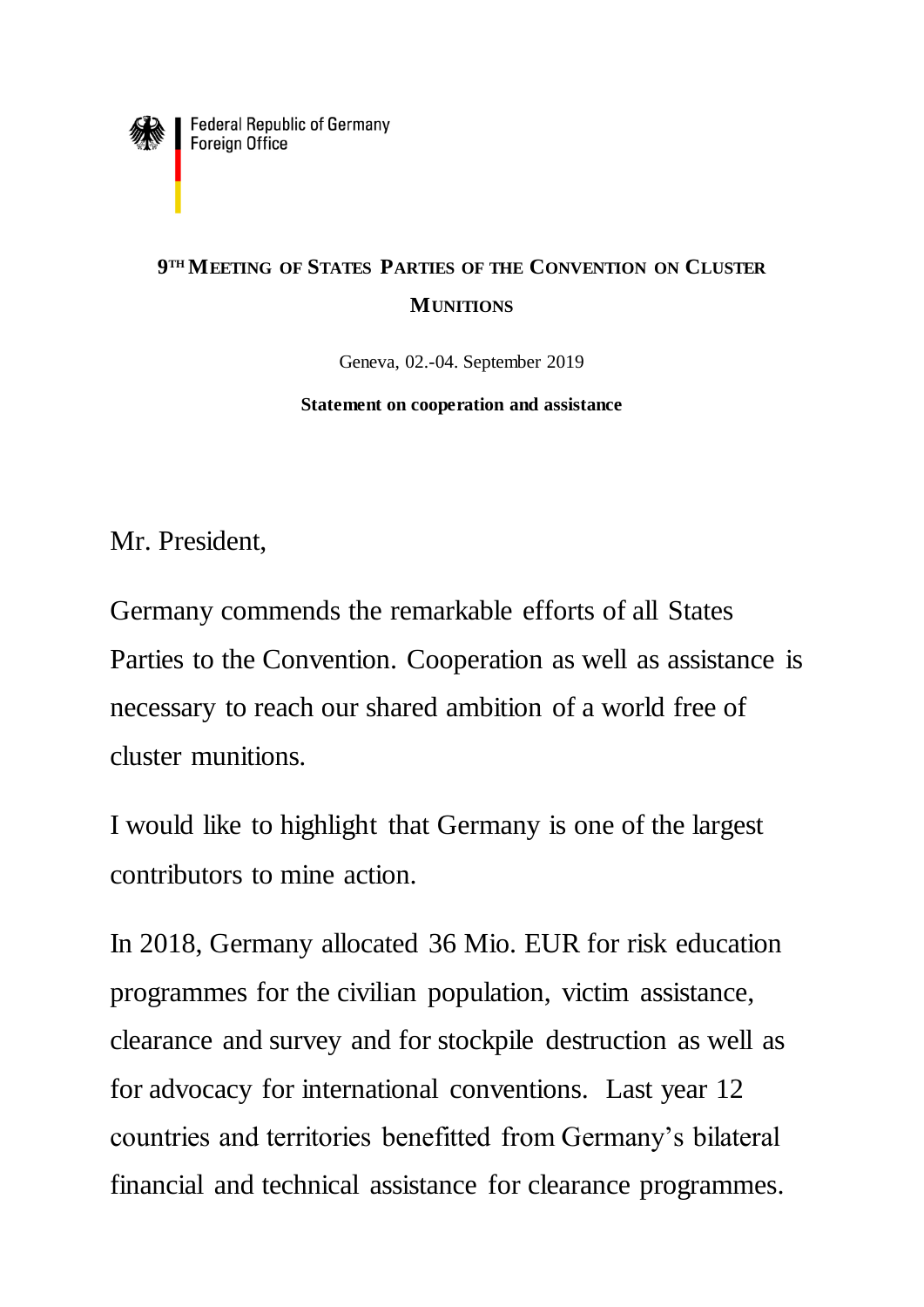Humanitarian mine action is crucial for saving the "lives and limbs" of the affected population, ensuring access for humanitarian aid and allowing the safe and dignified return of refugees and IDPs.

We would like to thank our implementing partners for their impressive commitment: Our projects are implemented by NGOs, UN organisations and the ICRC. Many of their staff risk their lives every day to rid the world of cluster munitions, landmines and other explosive remnants of war.

Another important aspect of our support is the development of practical tools and guidelines that can guide States Parties in their efforts to fulfil commitments under this Convention. The work of the Geneva International Centre for Humanitarian Demining (GICHD) is essential for progress in this regard and we support its work both financially and technically.

Since data on the situation in individual countries and their needs is necessary for the provision of effective aid, we made continue to provide financial support for the publication of the CMC's *Cluster Munition Monitor.*

We are ready to continue both our efforts to strengthen the Convention on Cluster Munitions and our financial support for